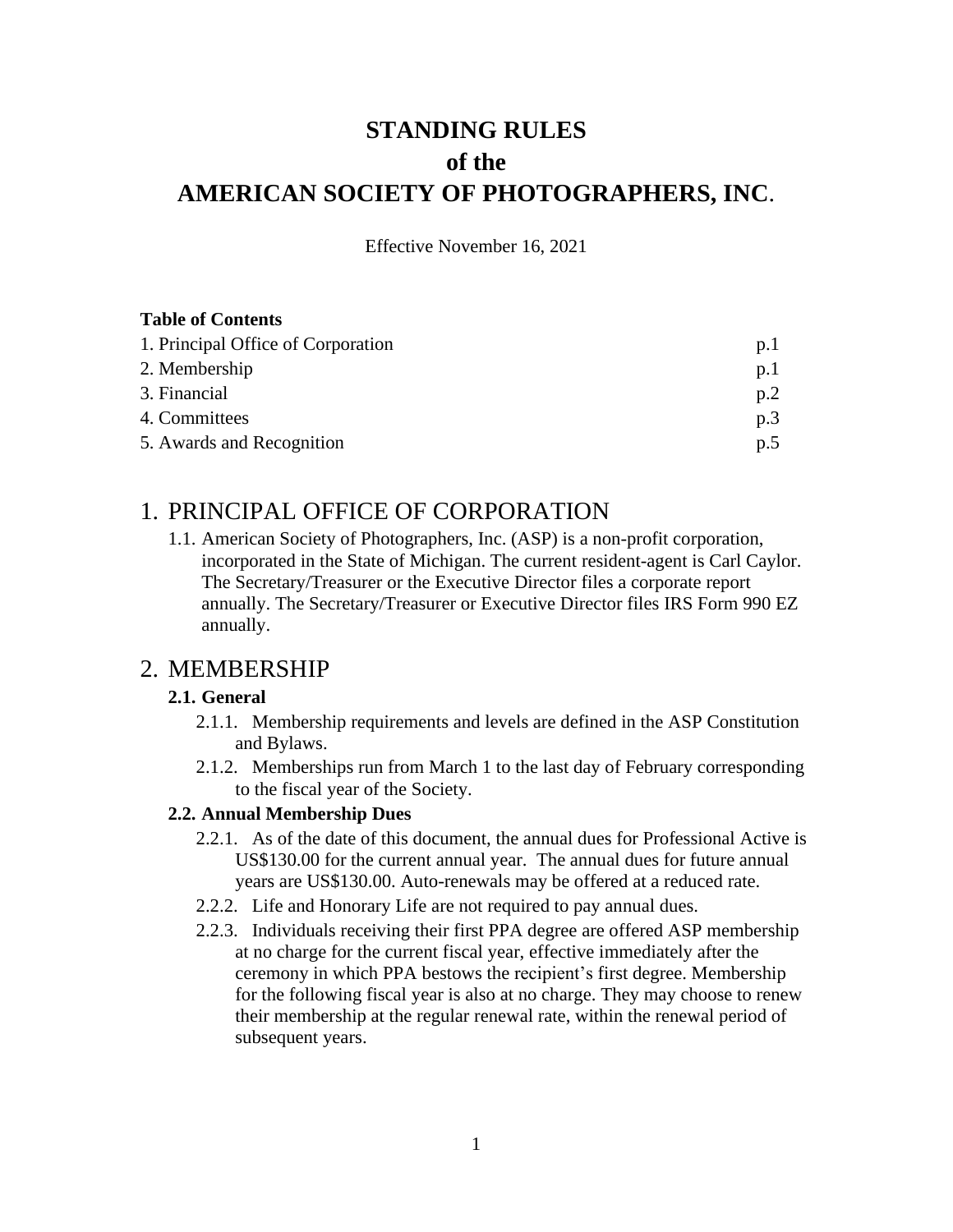## 3. FINANCIAL

## **3.1. General**

- 3.1.1. Society funds may be maintained in an interest-bearing checking account if feasible. The society may also maintain monies in any income-producing manner as approved by the Board of Governors. The Secretary/Treasurer or Executive Director makes deposits and disbursements in accordance with the budget adopted by the Board of Governors and upon receipt of properly authorized forms, invoices and receipts. The Secretary/Treasurer and President review the bank statement monthly and report any discrepancy to the Board of Governors.
- 3.1.2. The funds for all ASP committees shall be maintained in the account of ASP unless otherwise directed by the Board or established by the bylaws of the corporation.
- 3.1.3. Proposed income and expenses of ASP funds shall be submitted to the Board of Governors for approval in accordance with Article VI of the ASP Bylaws.
- 3.1.4. All funds for events, projects and membership dues shall be collected electronically and deposited directly into the ASP credit card or bank account when transacted by the member. The funds received shall be recorded accurately into the proper profit center into the ASP QuickBooks accounting records by the Executive Director.

#### **3.2. Reimbursements**

- 3.2.1. ASP Board of Governors may reimburse Officers, Governors and the Executive Director, at their discretion, for travel and/or lodging for official meetings as detailed below.
	- 3.2.1.1. Officers/Governors/Executive Director must be in attendance for 100% of the meeting time at a designated meeting to be eligible for expense reimbursement unless otherwise approved by the President.
	- 3.2.1.2. The Board of Governors must approve all expenses for reimbursement related to paragraph 3.2.1.
- 3.2.2. ASP will also reimburse expenses related to authorized purchases per Article VII Sections II and III of the ASP Bylaws.
- 3.2.3. All reimbursable expenses must be submitted to the Treasurer within 90 days of the expenditure to insure payment. Completely detailed receipts or vouchers must accompany all Expense Report Forms. No reimbursement will be made without a completed Expense Report Form.
	- 3.2.3.1. Reimbursements of authorized expense will be made within thirty days after submittal.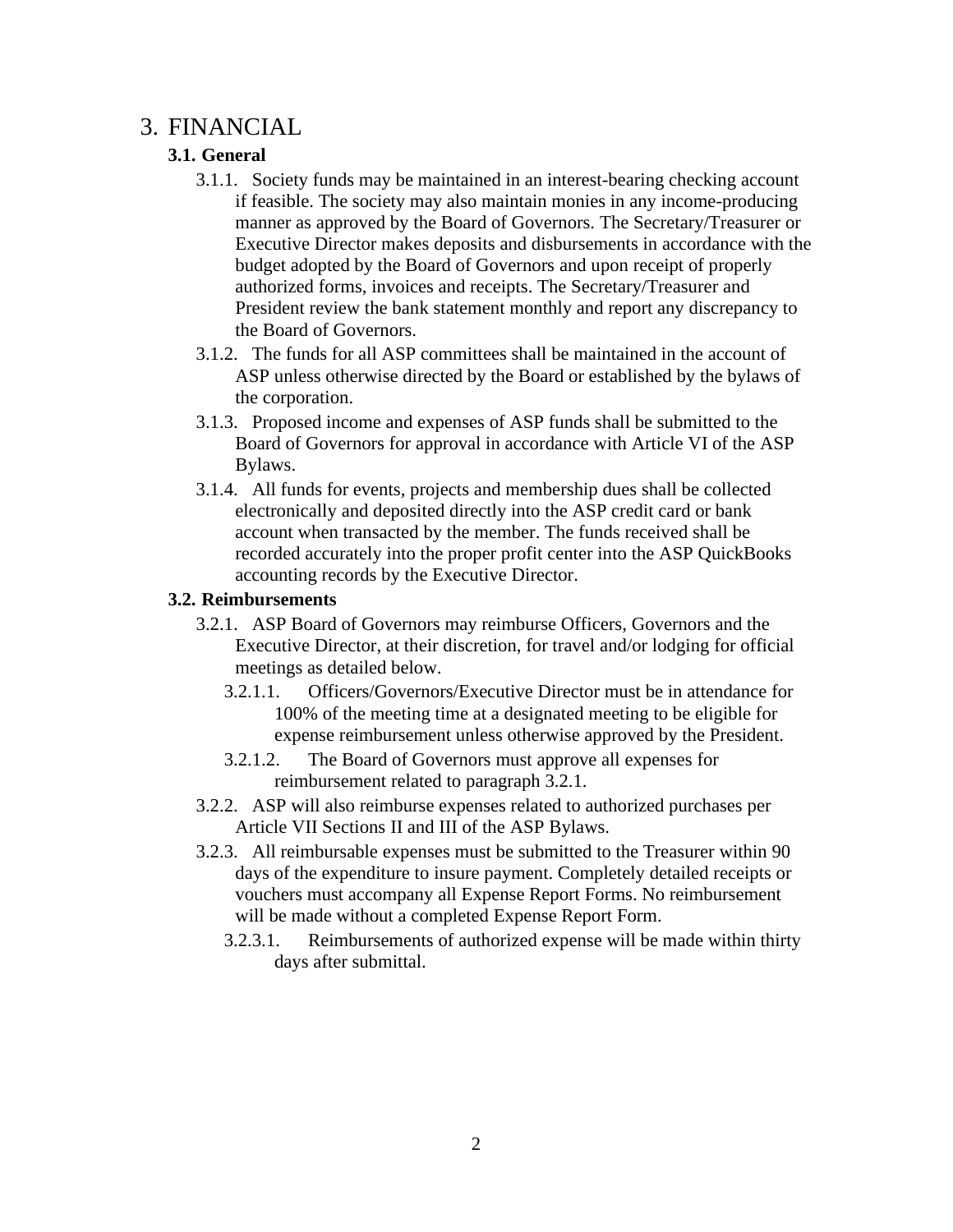## 4. COMMITTEES

## **4.1. General**

- 4.1.1. The Board of Governor has identified 6 (six) areas of focus that are strategic to ASP to achieve the mission and goals stated in its Constitution. These areas are: member engagement, fundraising, events, marketing, awards and degrees, and legal.
- 4.1.2. The Board believes that this structure is necessary for the good governance and increased productivity of the Board. Therefore, it has divided the areas of focus in several committees tasked with: implementing the directives of the Board in its various areas of competency, as well as making research and recommendations to the Board for actions and decisions regarding their respective areas of work.
- 4.1.3. The committees are smaller groups of members who gather in a volunteer capacity to take work and break it into meaningful and manageable chunks to efficiently carry out the work of ASP.
- 4.1.4. All committees must be led by a committee chair (or co-chairs) appointed by the President of ASP.
- 4.1.5. In order to assure collaboration and communication between the committee chairs and Board, each committee will have a Board member (officers or Governors) to act as liaison between the committee chair and the President. The Board Liaison works as a member of the committee and advisor to the committee chair and volunteers in order to assure that the Board's decisions are being carried out as requested. Email should be the main form of communication from the committee chair to the Board Liaison with a copy to the President.
- 4.1.6. The President appoints all committee chairs to carry out the specific goals of the Board of Governors his or her administration.
	- 4.1.6.1. The President-elect should contact individuals in a timely manner to identify Chairs to serve during his/her term as President.
	- 4.1.6.2. The President-elect will identify Board members (officer or Governor) to serve on each committee as a Board Liaison. Multiple Board members may be a member of any specific committee but only one will be the liaison.
	- 4.1.6.3. If a chair is unable to fulfill their duties, the Board Liaison takes the responsibilities of the committee chair until a replacement chair is appointed.
- 4.1.7. Committees serve from March 1 through the end of February. It is recommended that either a Governor or Officer serve on each committee.
- 4.1.8. Committee chairs are responsible for creating and forming their committees. It is important to stress that a committee is meant to be exactly that: a committee and/or a group of people. Committees are fundamental to the advancement of the mission and goals of the association through division of work.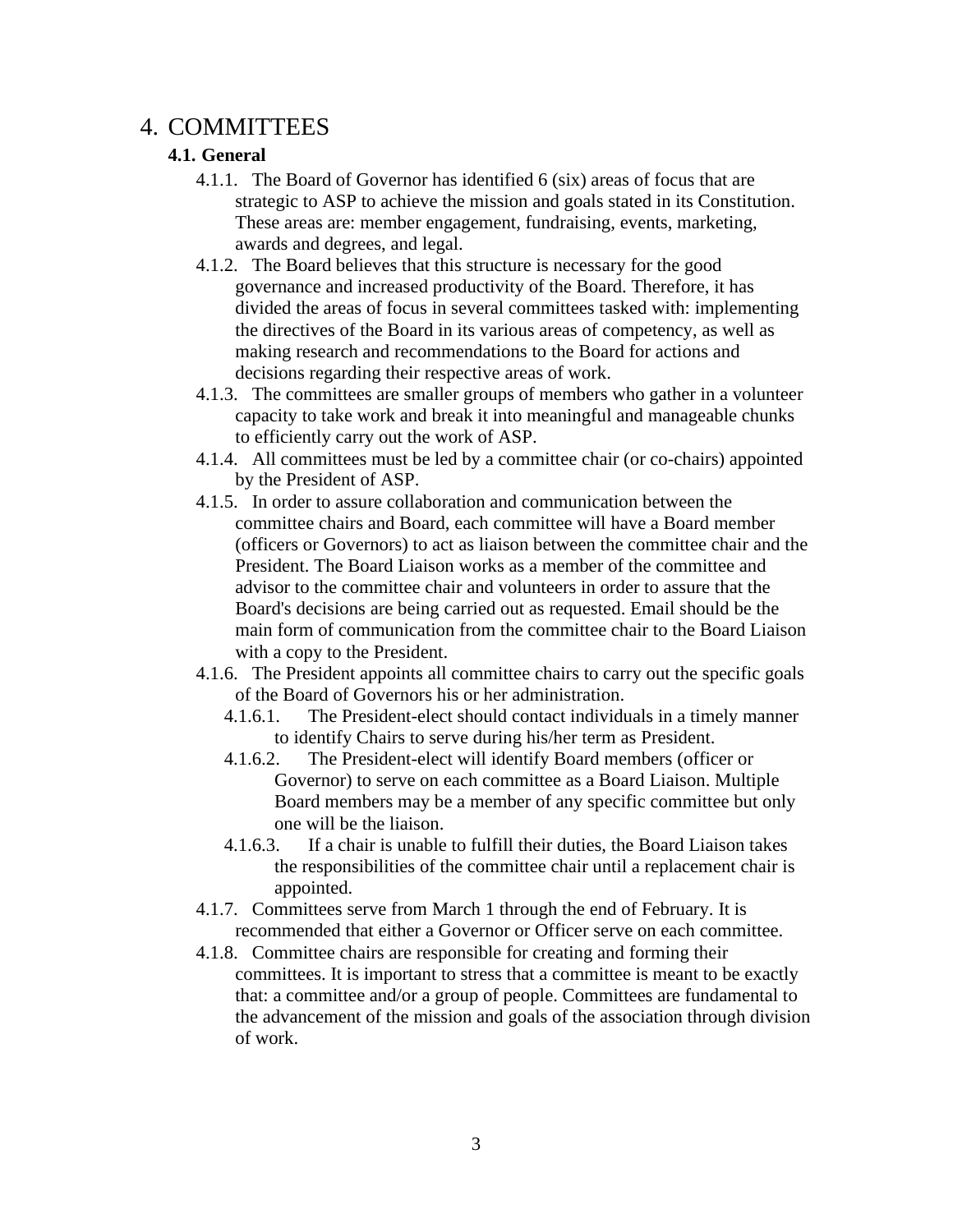- 4.1.9. Committee chairs are responsible to ensure that their meeting minutes, critical dates/deadlines, and activities are documented in the applicable Google Docs folders. This documentation will assist in documenting lessons learned and, in the development, or modification of the committee's standard operating procedures. This is especially important for committees which are responsible for events or activities that will be recuring in the future.
- 4.1.10. Committee members are not to reach out to the general membership or speak on behalf of ASP without specific approval of the President or Board unless is directly part of their committee responsibilities.
- 4.1.11. The President can appoint ad hoc committees (or action teams) as necessary to the proper operation of the Society.

#### **4.2. STANDING COMMITTEES BY AREAS OF FOCUS**

- 4.2.1. MEMBER ENGAGEMENT
	- 4.2.1.1. State reps
		- 4.2.1.1.1. Standard procedures
		- 4.2.1.1.2. Regional Directors
	- 4.2.1.2. Ambassadors
	- 4.2.1.3. ASP Advisors
	- 4.2.1.4. Scholarship/Charity/Giving
	- 4.2.1.5. Online programs
	- 4.2.1.6. Hospitality
	- 4.2.1.7. Grievances
- 4.2.2. FUNDRAISING
	- 4.2.2.1. Sponsorship
	- 4.2.2.2. Merchandise and sales
- 4.2.3. EVENTS
	- 4.2.3.1. Gala
		- 4.2.3.1.1. Audio Visual
		- 4.2.3.1.2. Photography
		- 4.2.3.1.3. Best of the Best
		- 4.2.3.1.4. Decorations
	- 4.2.3.2. Travel Retreats
	- 4.2.3.3. New Members Party at Imaging
	- 4.2.3.4. Museum Project
	- 4.2.3.5. Imaging
		- 4.2.3.5.1. Booth
		- 4.2.3.5.2. Fellowship luncheon
		- 4.2.3.5.3. Fellowship display
	- 4.2.3.6. Special Projects Incubator
	- 4.2.3.7. Images of Distinction
	- 4.2.3.8. PPA Merited workshops
- 4.2.4. MARKETING
	- 4.2.4.1. Magazine
	- 4.2.4.2. Social Media
	- 4.2.4.3. Website
	- 4.2.4.4. Email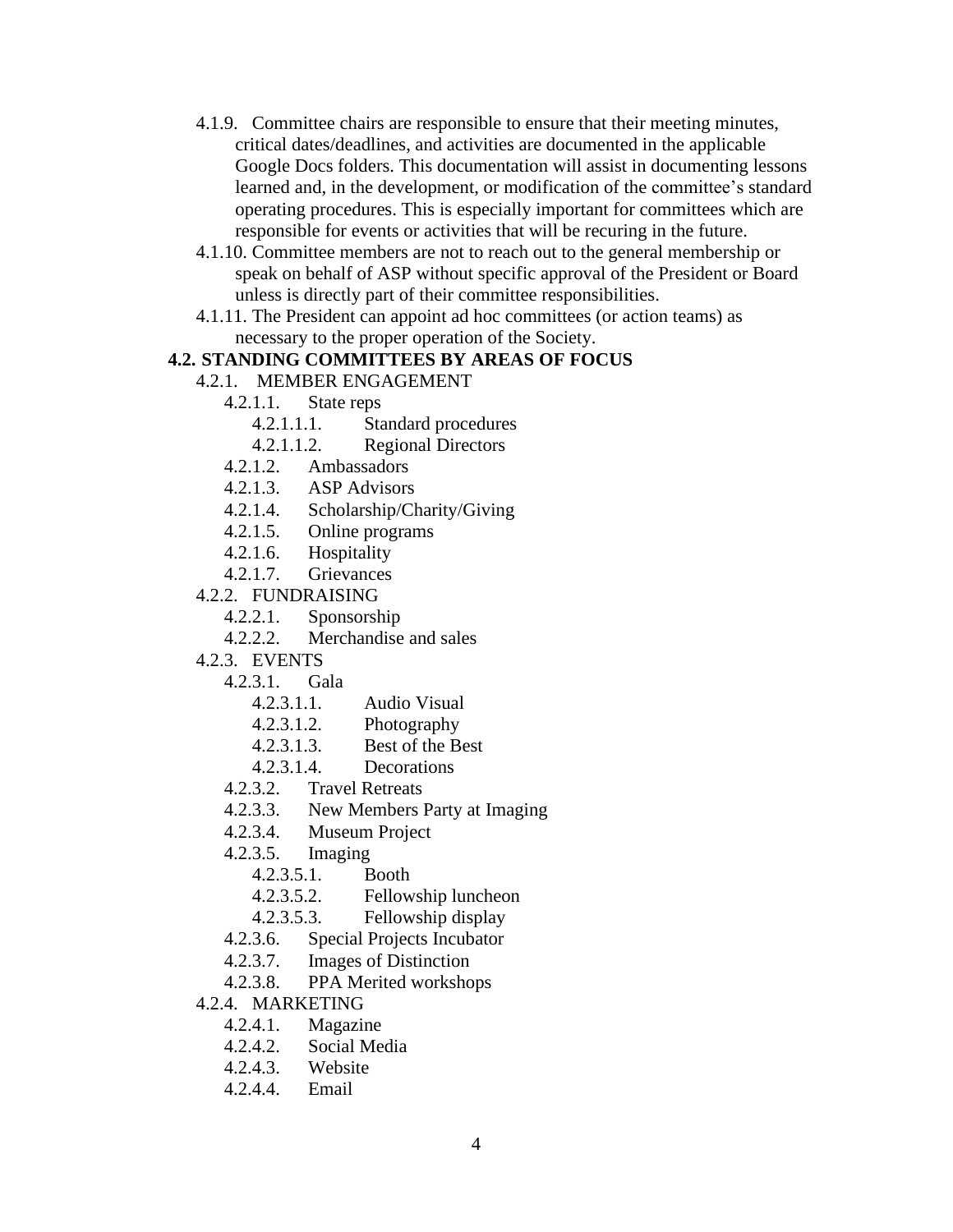- 4.2.4.5. Graphic design
- 4.2.5. AWARDS/DEGREES
	- 4.2.5.1. Fellowship
	- 4.2.5.2. Education Associate
	- 4.2.5.3. State Elite
	- 4.2.5.4. District Medallions
	- 4.2.5.5. Service Awards
- 4.2.6. LEGAL
	- 4.2.6.1. Constitution
	- 4.2.6.2. Bylaws
	- 4.2.6.3. Standing Rules
	- 4.2.6.4. Legal & Professional
	- 4.2.6.5. Parliamentarian
	- 4.2.6.6. Procedures Manual:
	- 4.2.6.7. OnBoarding processes
	- 4.2.6.8. Board members oaths
	- 4.2.6.9. Committees Operations
- 4.2.7. EXECUTIVE
	- 4.2.7.1. Budget
	- 4.2.7.2. Long Range Planning
	- 4.2.7.3. Nominating
	- 4.2.7.4. Financial Review
	- 4.2.7.5. Membership Experience/Retention
	- 4.2.7.6. Visioning
	- 4.2.7.7. Awards Nomination
		- 4.2.7.7.1. Honorary Fellow
		- 4.2.7.7.2. Honorary EA
		- 4.2.7.7.3. National & International Awards

## 5. AWARDS AND RECOGNITION

### **5.1. ASP International Award and PPA National Award**

5.1.1. The Board of Governors approves recipients for the ASP International Award and PPA National Award. The committees named for this purpose make recommendations to the Board.

#### **5.2. ASP Gold, Silver and Bronze Medallion Awards**

- **5.2.1.** The ASP Gold, Silver and Bronze Medallion Awards are presented to the makers of the entries in the most recent ASP Image Excellence Exhibit Collection entries (paragraph 5.6) judged by a separate panel of jurors to be the very best three photograph entries of the newest additions to the exhibit, with gold being named the best of show, silver being the first runner up and bronze being second runner up.
- **5.2.2.** The District Awards Chair notifies the recipients, Board of Governors and Executive Director.
- **5.2.3.** The Marketing Committee prepares the appropriate proper publicity releases. Medallion Chair must provide all information to Marketing within 10 days of the awards being chosen.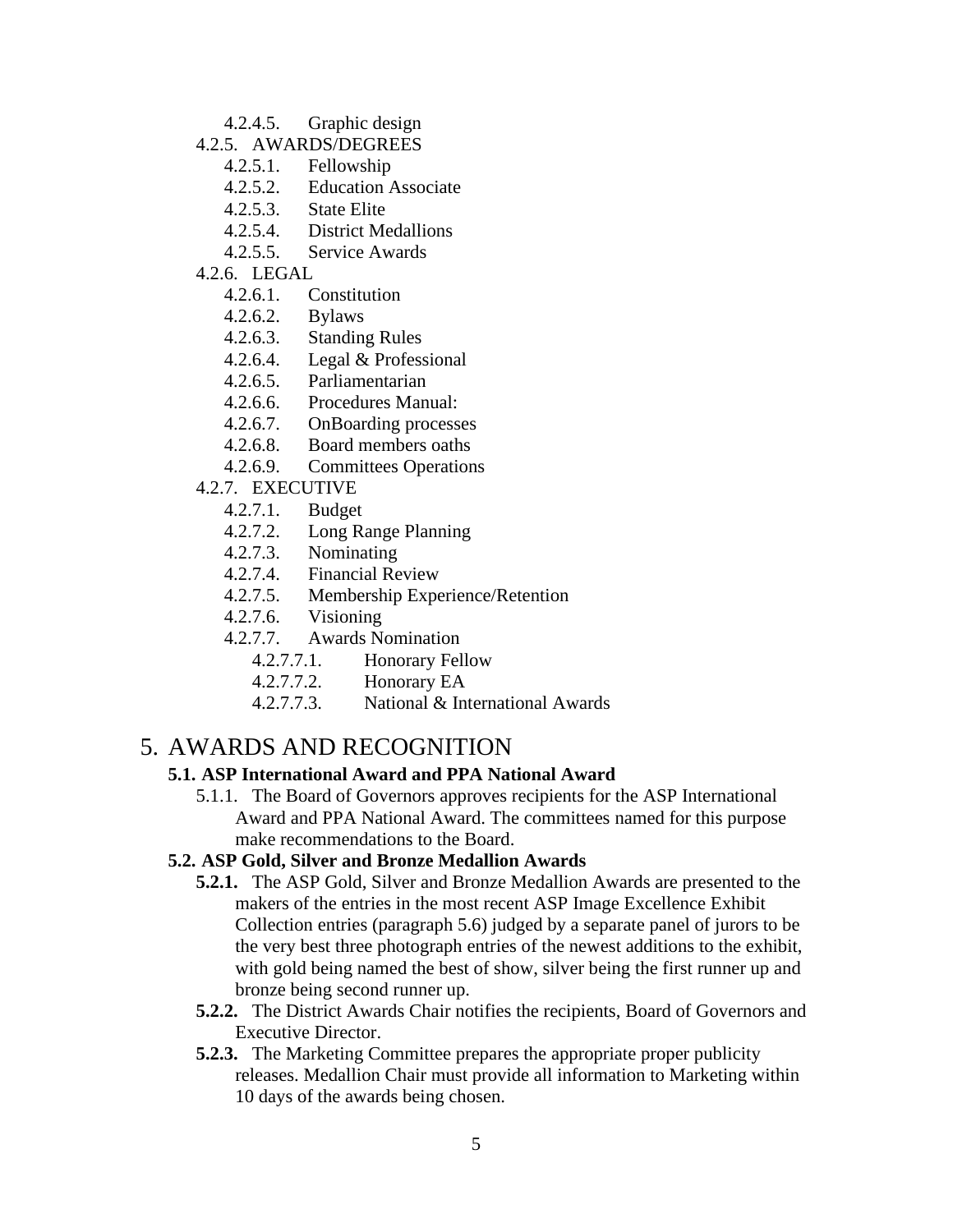5.2.4. The Executive Director prepares the plaques for presentation at the annual awards event. The images receive special designation in the ASP Image Excellence Collection Exhibit.

#### **5.3. ASP District Medallion Awards**

- 5.3.1. ASP District Medallion Awards are determined at each of PPA District Affiliate Image Competitions. An ASP member is eligible for the District Medallion Award only in the district in which he or she resides, or the district which contains the state where they hold their primary affiliation. Additionally, ASP membership must be approved prior to the first entry being judged.
- 5.3.2. District Medallion Awards are presented at the Society's annual awards event banquet.
- 5.3.3. This award goes to the ASP member in good standing based upon the following criteria:
	- 5.3.3.1. If the PPA district competition utilizes a numeric scoring system:
		- 5.3.3.1.1. The ASP member that receives the highest scoring entry.
		- 5.3.3.1.2. Ties will be resolved as follows:
			- 5.3.3.1.2.1. The total case score will be the tiebreaker.
			- 5.3.3.1.2.2. If a tie still exists, the second highest scoring entry in the case will break the tie.
			- 5.3.3.1.2.3. If a tie still exists, the third highest scoring entry will break the tie.
			- 5.3.3.1.2.4. If a tie still exists, ASP will declare co-winners of the award and provide an additional trophy. Both recipients should will be duly recognized at the awards ceremony for their accomplishments.
- 5.3.4. If the PPA district competition utilizes a non-numeric scoring system such as merit/non-merit:
	- 5.3.4.1. A separate ASP jury shall be convened to determine the top image for each district's merited images submitted by ASP members.
	- 5.3.4.2. Jurors will be selected among those qualified jurors to evaluate images at the same level in which the competition would have happened.
	- 5.3.4.3. Jurors won't be called to select images from their own districts of origin.
- 5.3.5. If the PPA district competitions do not occur, no awards will be given. However, the Board may establish another method to recognize outstanding accomplishments of ASP members within the PPA districts.

#### **5.4. The ASP State Elite Award**

- 5.4.1. ASP State Elite Awards are determined at each state image competition.
	- 5.4.1.1. An ASP member is eligible for the ASP State Elite Award in only one state and that state is determined by the mailing address on record with ASP.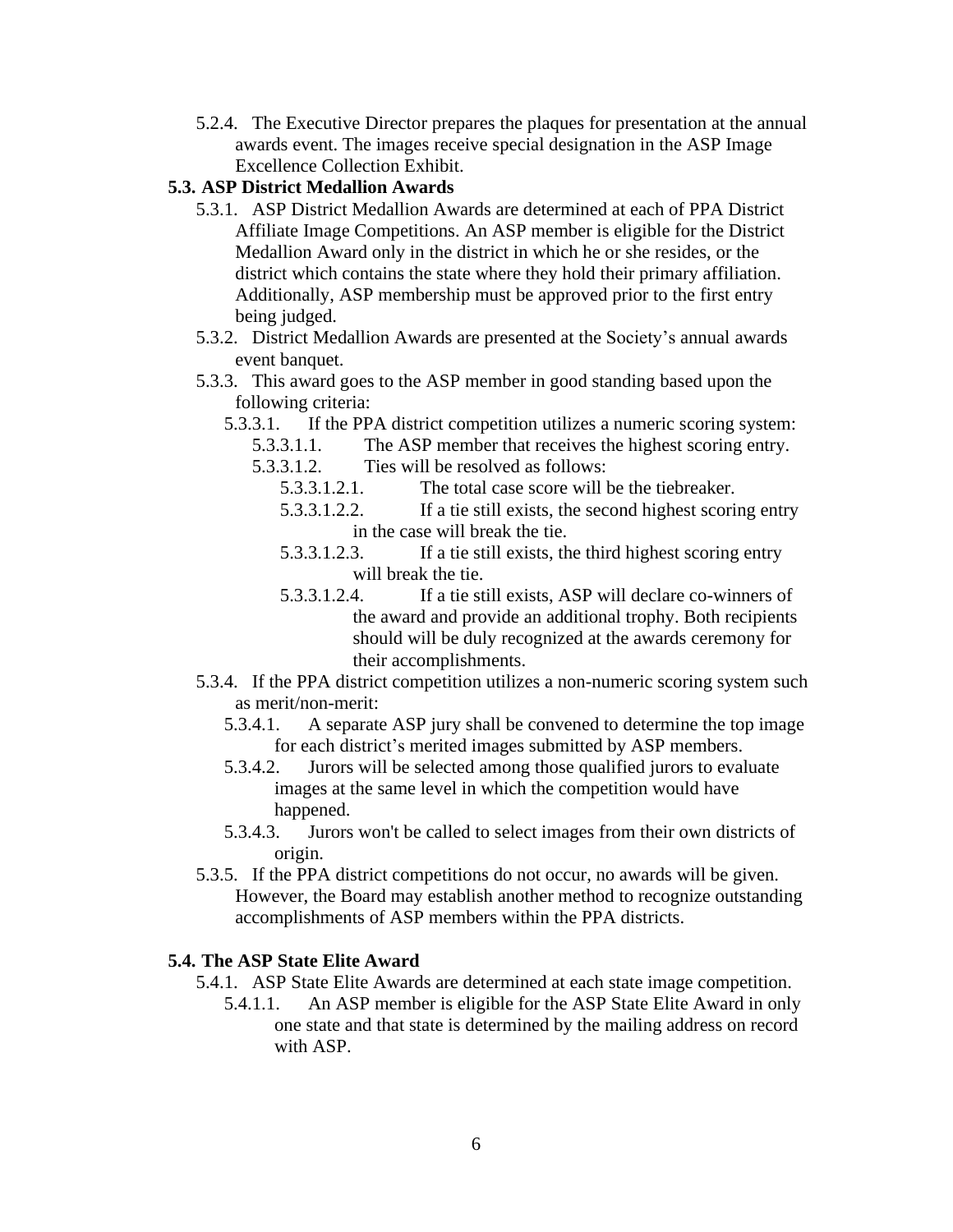- 5.4.1.2. An ASP member who wishes to compete for the ASP State Elite Award in a different state other than their home state, must petition the ASP Board of Governors for the right to compete for the ASP State Elite Award prior to January 1 of the competition year in which they wish to compete in the different state. Board petition forms shall be available on the ASP website. ASP State Representatives shall be notified of all petitions granted by the ASP Board of Governors.
- 5.4.1.3. To be eligible for the ASP State Elite award, ASP membership must be approved prior to the first entry being judged.
- 5.4.2. ASP State Elite Awards are presented at an event held by the applicable state.
- 5.4.3. The ASP State Elite Award goes to the ASP member based upon the following criteria:
	- 5.4.3.1. If the state competition utilizes a numeric scoring system:
		- 5.4.3.1.1. The ASP member that receives the highest scoring entry.
		- 5.4.3.1.2. Ties will be resolved as follows:
			- 5.4.3.1.2.1. The total case score will be the tiebreaker.
			- 5.4.3.1.2.2. If a tie still exists, the second highest scoring entry in the case will break the tie.
			- 5.4.3.1.2.3. If a tie still exists, the third highest scoring entry will break the tie.
			- 5.4.3.1.2.4. If a tie still exists, ASP will declare co-winners of the award and provide an additional trophy. Both recipients should will be duly recognized at the awards ceremony for their accomplishments.
	- 5.4.3.2. If the state competition utilizes a non-numeric scoring system such as merit/non-merit:
		- 5.4.3.2.1. The state will request that their judges pick the entry that, in their estimation, is the best overall image or album created by an ASP member.

#### **5.5. The Annual Awards Event**

- 5.5.1. An annual awards event, whenever possible, is held in conjunction with PPA international convention.
	- 5.5.1.1. The meeting rooms and the room for the event are negotiated by the ASP Executive Director with a venue.
	- 5.5.1.2. The Executive Director handles all details with PPA staff and coordinates all phases of the event with the event chair and venue.
	- 5.5.1.3. The President sets the theme and determines how he or she would like various activities carried out.
	- 5.5.1.4. Jointly, the President and The Executive Director prepares the annual awards event booklet.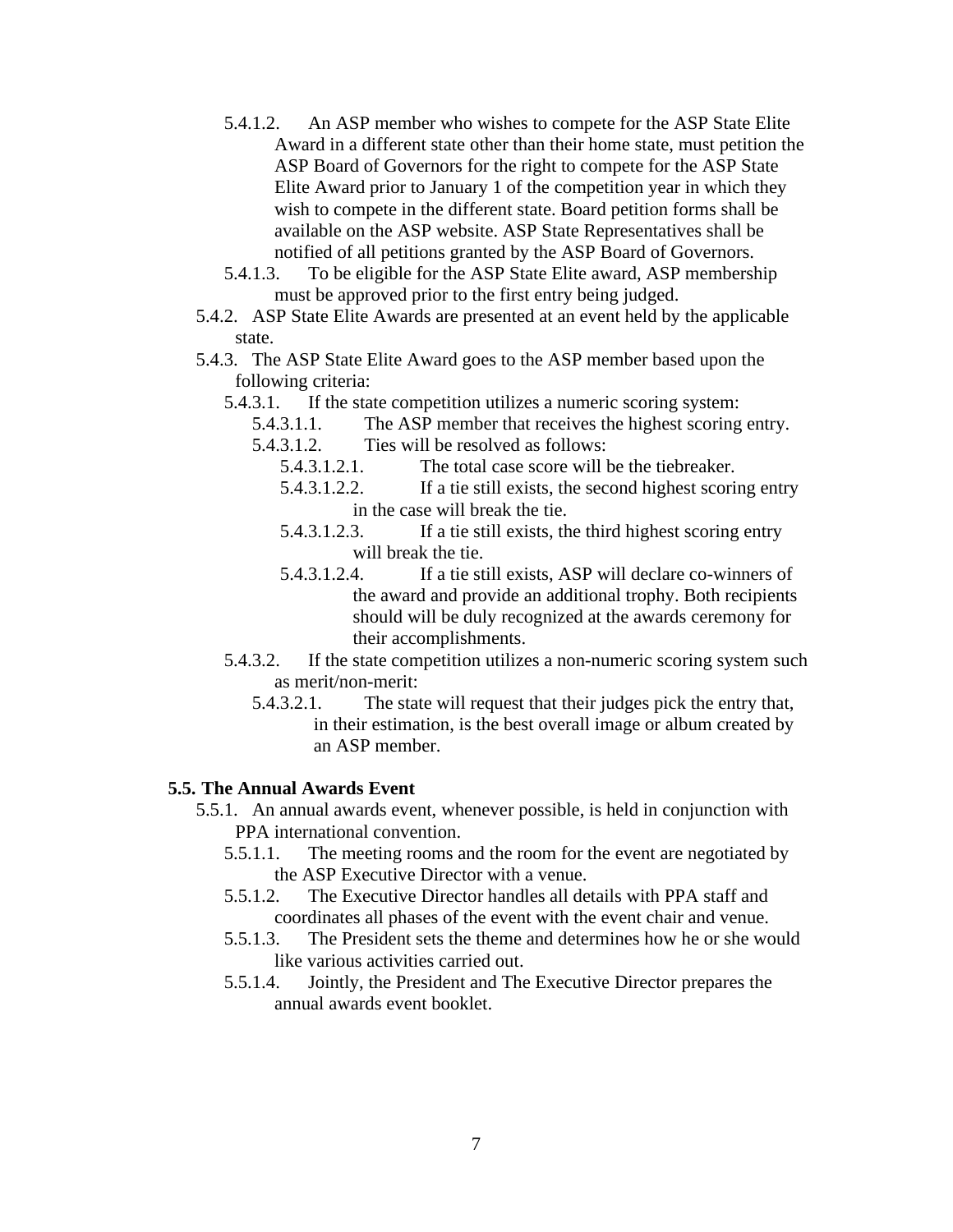- 5.5.1.5. The chair of the Fellowship committee, the Educational Associate committee, Medallion Award Committee, State Elite Awards, the National Award, and ASP International Award committees, Service Award and Membership committee will provide the needed materials for any AV presentation to the AV chair for the event.
- 5.5.1.6. The AV chair and the Executive Director work together to procure AV services for the event.

#### **5.6. The ASP Image Excellence Exhibit**

- 5.6.1. The ASP Image Excellence Exhibit is a digital exhibit on the ASP website consisting of the entire contents of PPA Image Excellence Collection images created by ASP Members.
- 5.6.2. Each year, digital images of new additions to the collection will be added to the website for view
	- 5.6.2.1. If the original image was a physical print and the creator would like to have an image included on the website, they can submit the digital image that PPA requires accompany the print's entry to the IPC.

### **5.7. Other Awards and Degrees**

5.7.1. Fellowship, Education Associate, and Service Awards are governed by their specific guidelines and rules.